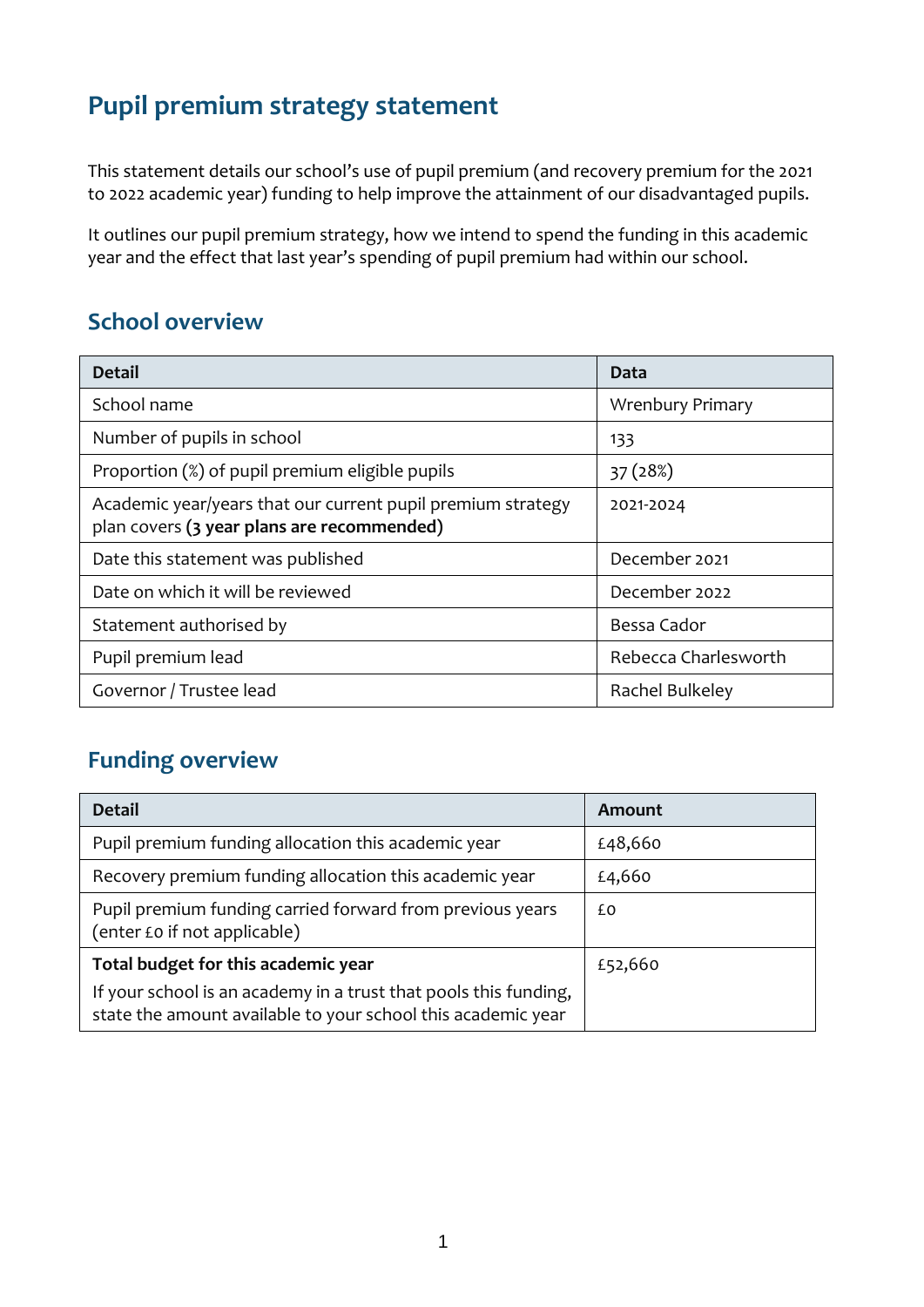# **Part A: Pupil premium strategy plan**

#### **Statement of intent**

When making decisions about using Pupil Premium funding it is important to consider the context of the school and the subsequent challenges faced. This alongside research conducted by the EEF. Common barriers to learning for disadvantaged children can be: less support at home, weak language and communication skills, lack of confidence and attendance and punctuality issues. There may also be complex family situations that prevent children from flourishing. The challenges are varied and there is no 'one size fits all'. We will ensure that all teaching staff are involved in the analysis of data and identification of pupils, so that they are fully aware of strengths and weaknesses across the school.

At Wrenbury Primary we target the use of Pupil Premium Grant funding to ensure that our disadvantaged pupils receive the highest quality of education to enable them to become 'happy, healthy and hopeful' citizens of the future. We recognise that disadvantaged children can face a wide range of barriers which may impact on their learning.

#### **Principles**

• We ensure that teaching and learning opportunities meet the needs of all the pupils.

• We ensure that appropriate provision is made for pupils who belong to vulnerable groups; this includes ensuring that the needs of socially disadvantaged pupils are adequately assessed and addressed.

• In making provision for socially disadvantaged pupils, we recognise that not all pupils who receive free school meals will be socially disadvantaged

• We also recognise that not all pupils who are socially disadvantaged are registered or qualify for free school meals. We reserve the right to allocate the Pupil Premium funding to support any pupil or groups of pupils the school has legitimately identified as being socially disadvantaged.

• Pupil Premium funding will be allocated based on need taken from a range of internal assessments (eg NFER/YARK; observations; discussions with child and parent; Colour Monster tracking); which will identify priority classes, groups or individuals for academic or enrichment support. Funding and resource allocation may mean that not all children receiving free school meals will be in receipt of pupil premium interventions at the same time.

#### **School Context**

Wrenbury Primary School is a smaller that average primary school, which has grown significantly in recent years. The roll and profile of each cohort is not stable due to the in- year growth in recent years. Children join school in reception mainly from our Governor run nursery 'Little Wrens', established in September 2018, but also from a number of other settings. Due to Covid and its impact on attendance at nursery settings as well as socioeconomic factors, attainment on entry has been below national average. In the main school, class sizes vary from 22-29 pupils. School leaders regularly review and allocate staff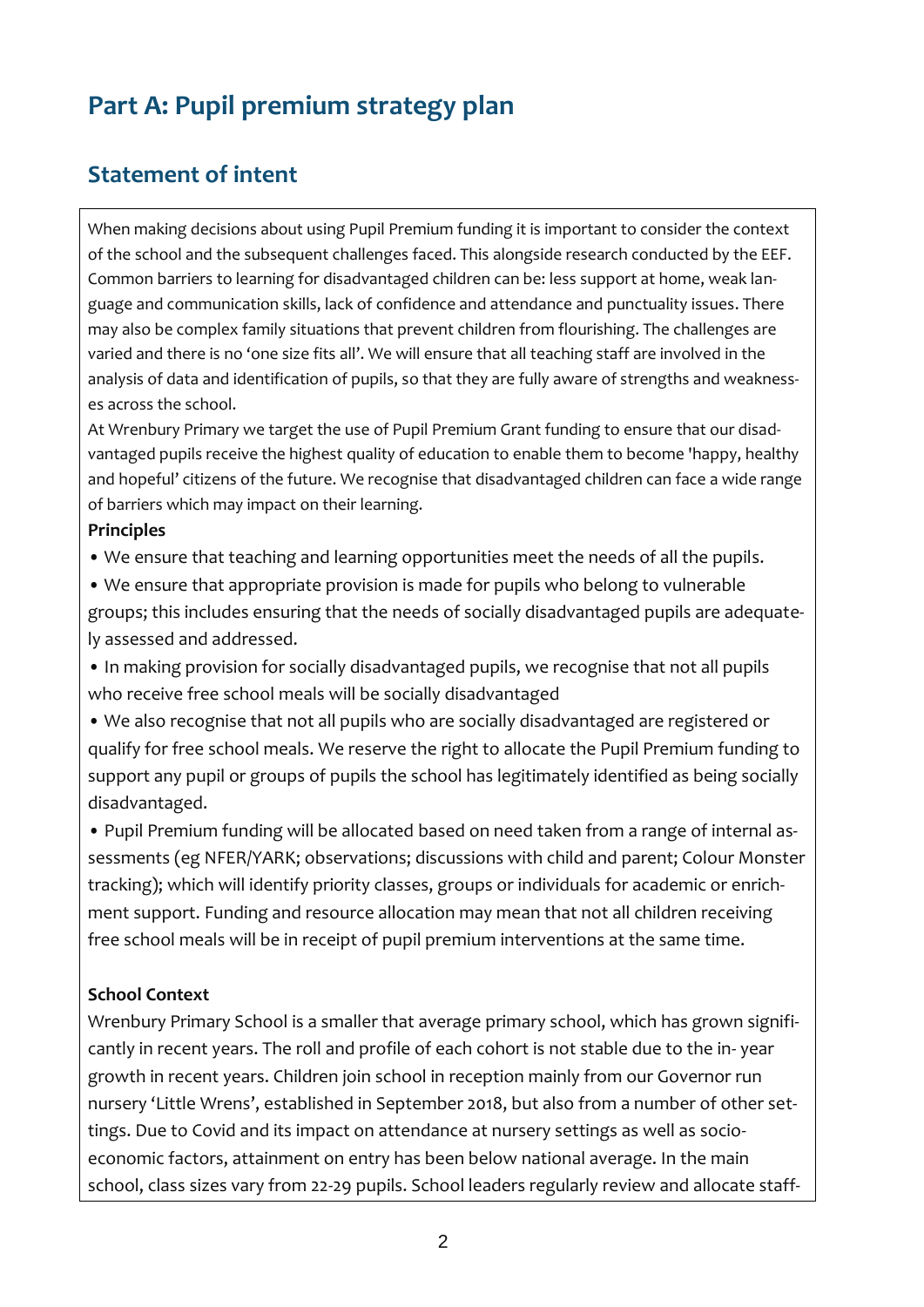ing according to pupils needs within classes/cohorts to ensure all needs are well met.

#### **Our ultimate objectives are to**:

- Remove barriers to learning created by poverty, family circumstance and background
- Narrow the attainment gaps between disadvantaged pupils and their nondisadvantaged counterparts both within school and nationally
- Ensure all pupils are able to read fluently and with good understanding to enable them to access the breadth of the curriculum
- Develop confidence in the pupil's ability to communicate effectively in a wide range of contexts
- Enable our children to look after their social and emotional wellbeing and to develop resilience
- Access a wide range of opportunities to develop the children's knowledge and understanding of the world

## **Challenges**

This details the key challenges to achievement that we have identified among our disadvantaged pupils.

| Challenge<br>number | <b>Detail of challenge</b>                                                                                                                                                                                                                                     |
|---------------------|----------------------------------------------------------------------------------------------------------------------------------------------------------------------------------------------------------------------------------------------------------------|
| 1                   | Assessments, observations and discussions with pupils and their families<br>indicate social and emotional needs including significant wellbeing needs<br>ranging from anxiety to bereavement to low self-esteem impacting on<br>children being ready to learn. |
| 2                   | Assessments of writing show that PP children in Y1-5 (current Y2-6) at end of 2020-21<br>were 14% below for ARE/above than that of non-PP children.                                                                                                            |
| 3                   | Assessments of maths show that PP children in Y1-5 (current Y2-6) at end of 2020-21<br>were 1% below for ARE/above than that of non-PP children.                                                                                                               |
| 4                   | Assessments, observations, and discussions with pupils indicate<br>underdeveloped oral language skills and vocabulary gaps amongst some of<br>our disadvantaged pupils. These are evident from Reception through to KS2.                                       |
| 5                   | Our attendance data over the last 2 years indicates that attendance among<br>disadvantaged pupils has been between 0.4 - 3.1% lower than for non-<br>disadvantaged pupils.                                                                                     |
|                     | Our assessments and observations indicate that poor attendance is<br>negatively impacting some disadvantaged pupils' progress in reading, writing<br>and maths.                                                                                                |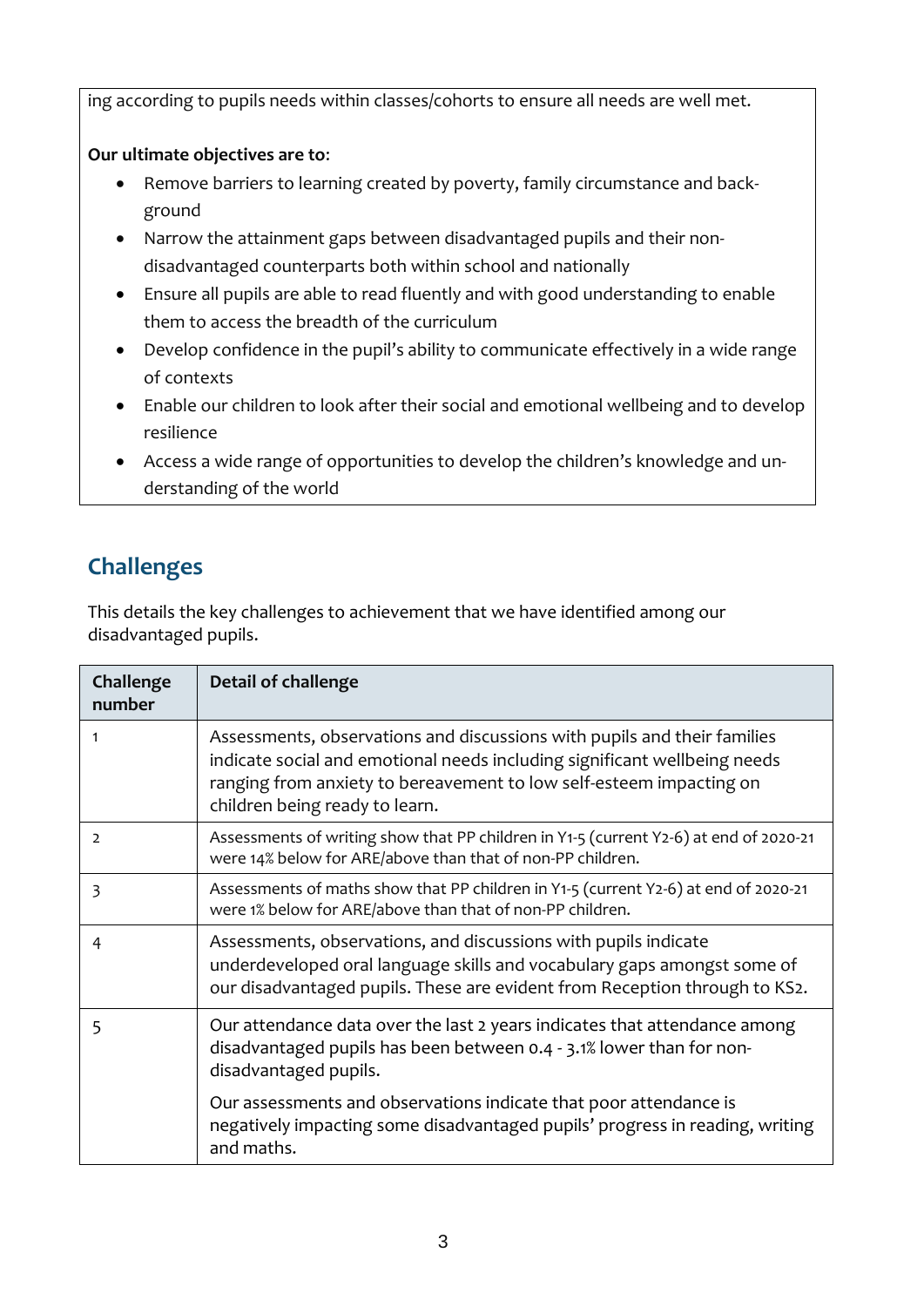## **Intended outcomes**

This explains the outcomes we are aiming for **by the end of our current strategy plan**, and how we will measure whether they have been achieved.

| Intended outcome                                                                                                                               | Success criteria                                                                                                                                                                                                                                                                                                                                                                                                                                                                                                                                                                                                                                                                                                                                                                                                                                                                          |  |  |
|------------------------------------------------------------------------------------------------------------------------------------------------|-------------------------------------------------------------------------------------------------------------------------------------------------------------------------------------------------------------------------------------------------------------------------------------------------------------------------------------------------------------------------------------------------------------------------------------------------------------------------------------------------------------------------------------------------------------------------------------------------------------------------------------------------------------------------------------------------------------------------------------------------------------------------------------------------------------------------------------------------------------------------------------------|--|--|
| There will be a marked<br>improvement in<br>pupils' well-being.                                                                                | PP pupils gain in confidence and resilience. Demonstrated by greater<br>engagement in school activities both academic, physical and artistic.<br>Improved friendships and emotional management.<br>'myhappymind' data (survey outcomes) will show an improvement<br>in wellbeing from our starting point in September 2021 through to<br>July 2022 for PP pupils.<br>Entry and exits assessments completed for those who<br>$\bullet$<br>participate in ELSA interventions.<br>Children in class will have a higher percentage of positive days in<br>$\bullet$<br>school as recorded on their 'Colour Monster' charts.<br>There will be fewer referrals made to Early Help as families will be<br>$\bullet$<br>coping and have better wellbeing.<br>There will be fewer referrals to Parenting Courses as both children<br>and parents will be better equipped to manage their feelings. |  |  |
| There will be a<br>marked improvement<br>in pupils' writing<br>attainment and<br>progress (from their<br>starting point) by the<br>end of KS2. | KS2 writing outcomes in 2024/25 show that more than 80% of<br>disadvantaged pupils will have made at least good progress from<br>their starting point.                                                                                                                                                                                                                                                                                                                                                                                                                                                                                                                                                                                                                                                                                                                                    |  |  |
| There will be a<br>marked improvement<br>in pupils' maths<br>attainment and<br>progress (from their<br>starting point) by the<br>end of KS2.   | KS2 maths outcomes in 2024/25 show that more than 80% of<br>disadvantaged pupils will have made at least good progress from<br>their starting point.                                                                                                                                                                                                                                                                                                                                                                                                                                                                                                                                                                                                                                                                                                                                      |  |  |
| To improve oral<br>language skills and<br>vocabulary among<br>disadvantaged<br>pupils.                                                         | Assessments and observations indicate significantly improved oral<br>language among disadvantaged pupils. This is evident when<br>triangulated with other sources of evidence, including engagement in<br>lessons, book scrutiny and ongoing formative assessment.                                                                                                                                                                                                                                                                                                                                                                                                                                                                                                                                                                                                                        |  |  |
| To achieve and<br>sustain improved<br>attendance for all<br>pupils, particularly<br>our disadvantaged<br>pupils.                               | Sustained high attendance up to and including 2024/25 demonstrat-<br>ed by:<br>the overall absence rate for all pupils being no more than 5% (95%)<br>+ attendance), and the attendance gap between disadvantaged<br>pupils and their non-disadvantaged peers being reduced to no<br>more than 2%.                                                                                                                                                                                                                                                                                                                                                                                                                                                                                                                                                                                        |  |  |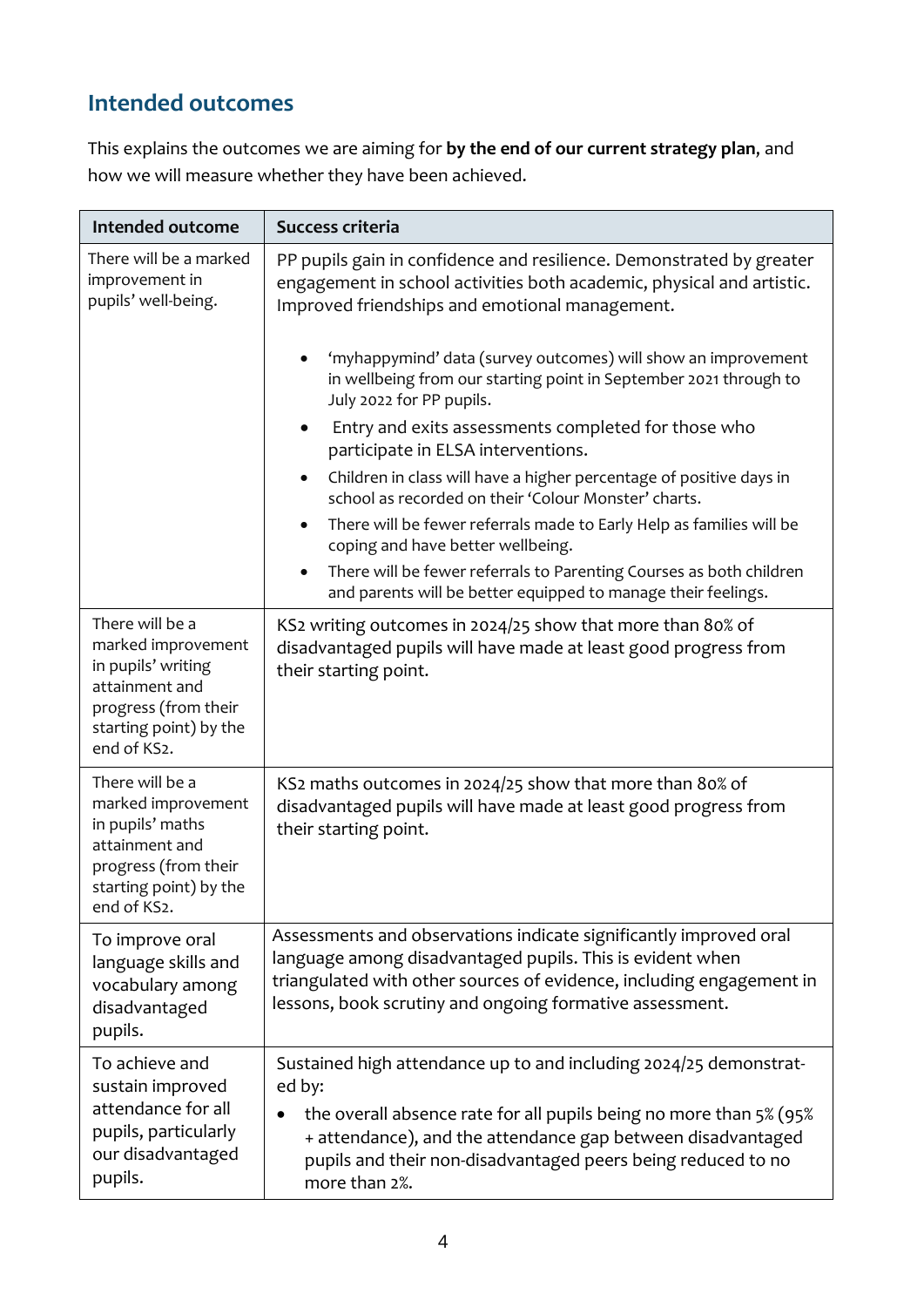## **Activity in this academic year**

This details how we intend to spend our pupil premium (and recovery premium funding) **this academic year** to address the challenges listed above.

#### **Teaching (for example, CPD, recruitment and retention)**

Budgeted cost: £ *8,270*

| <b>Activity</b>                                                                                                                                                                      | Evidence that supports this approach                                                                                                                                                                                                                                                                                      | Challenge<br>number(s)<br>addressed |
|--------------------------------------------------------------------------------------------------------------------------------------------------------------------------------------|---------------------------------------------------------------------------------------------------------------------------------------------------------------------------------------------------------------------------------------------------------------------------------------------------------------------------|-------------------------------------|
| TA maths training/<br>CPD<br>for all TAs                                                                                                                                             | Investing in professional development for teaching<br>assistants to deliver intervention and to support learning<br>within the classroom more effectively eg being able to<br>identify misconceptions and how to address at point of<br>need.                                                                             | 3                                   |
|                                                                                                                                                                                      | https://educationendowmentfoundation.org.uk/education-<br>evidence/teaching-learning-toolkit/teaching-assistant-<br>interventions<br>Developmental progressions show us how children typically<br>learn mathematical concepts and can inform teaching.<br>https://educationendowmentfoundation.org.uk/education-          |                                     |
|                                                                                                                                                                                      | evidence/guidance-reports/early-maths                                                                                                                                                                                                                                                                                     |                                     |
| Mixed age maths<br>teaching Maths Hub (6<br>half days training and<br>tasks)                                                                                                         | Professional development should be used to raise the<br>quality of practitioners' knowledge of mathematics, of<br>children's mathematical development, and of effective<br>mathematical pedagogy.<br>https://educationendowmentfoundation.org.uk/education-                                                               | $\overline{\mathbf{3}}$             |
|                                                                                                                                                                                      | evidence/guidance-reports/early-maths                                                                                                                                                                                                                                                                                     |                                     |
| 6 hrs training/CPD for<br>all staff following<br>purchase of DFE<br>validated SSP-Little<br>Wandle Letters and<br><b>Sounds Phonics</b>                                              | Phonics has a positive impact overall $(+5$ months) and is an<br>important component in the development of early reading<br>skills, particularly for children from disadvantaged<br>backgrounds. Knowledge of the<br>https://educationendowmentfoundation.org.uk/education-<br>evidence/teaching-learning-toolkit/phonics | $\overline{2}$                      |
| Training/CPD for<br>literacy lead and to<br>embed key elements of<br>guidance in school:<br>Chris Quigley - The<br>Vocabulary Gap across<br>the curriculum<br>training; and purchase | On average, oral language approaches have a high impact<br>on pupil outcomes of 6 months' additional progress.<br>https://educationendowmentfoundation.org.uk/education-<br>evidence/teaching-learning-toolkit/oral-language-<br><i>interventions</i>                                                                     | $2$ to $3$                          |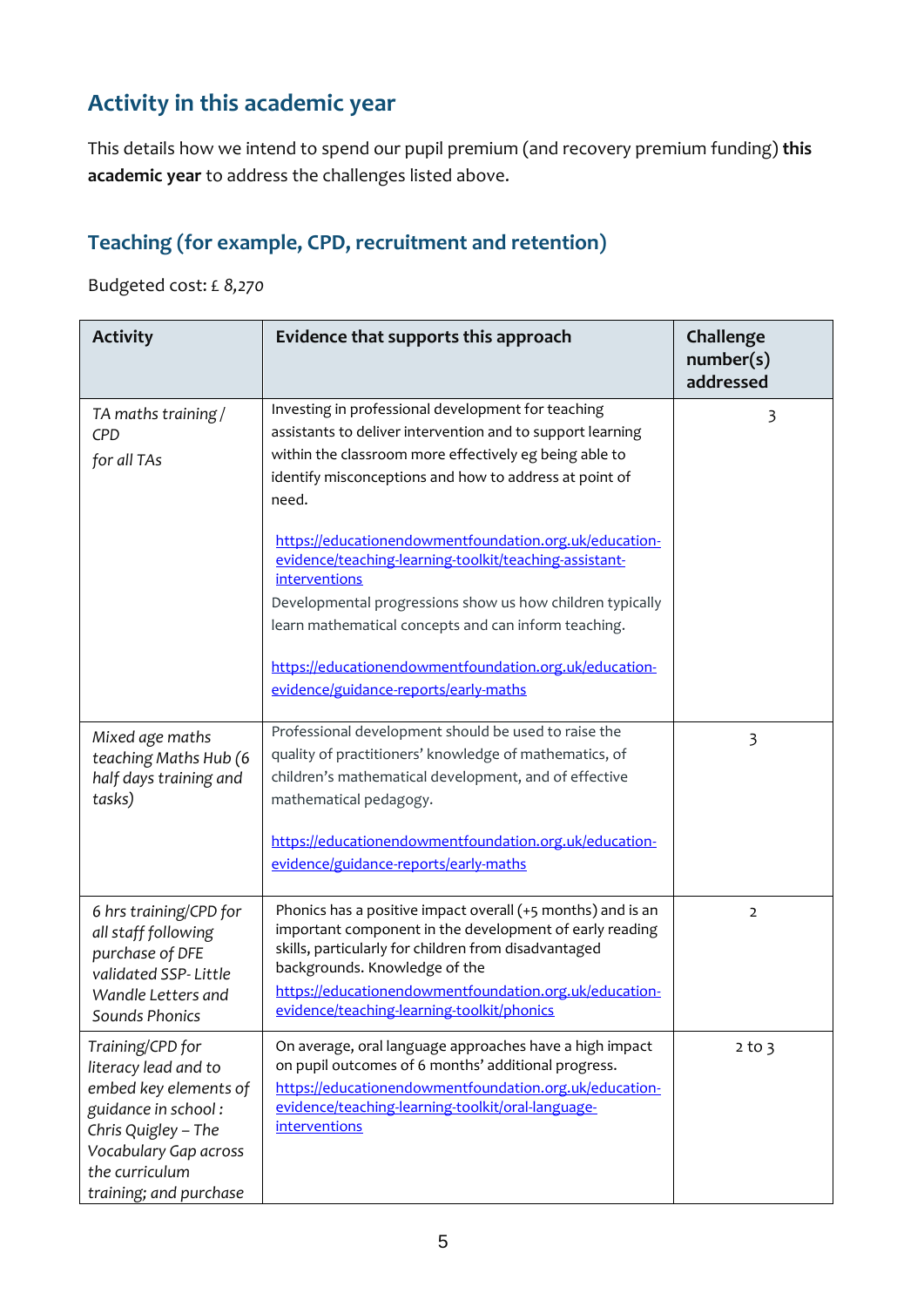| of resources to<br>support teaching<br>delivery.                                                                                                                                  |                                                                                                                                                                                                                                                                                                                                                                                                                                                                                                                                                                                 |                                        |
|-----------------------------------------------------------------------------------------------------------------------------------------------------------------------------------|---------------------------------------------------------------------------------------------------------------------------------------------------------------------------------------------------------------------------------------------------------------------------------------------------------------------------------------------------------------------------------------------------------------------------------------------------------------------------------------------------------------------------------------------------------------------------------|----------------------------------------|
| EEF - Learning<br><b>Behaviours LA</b><br>CPD/funded training<br>We will fund teacher<br>release time to train,<br>disseminate and<br>embed key elements<br>of guidance in school | The evidence indicates that explicitly teaching strategies<br>to help plan, monitor and evaluate specific aspects of their<br>learning can be<br>https://educationendowmentfoundation.org.uk/education-<br>evidence/teaching-learning-toolkit/metacognition-and-self-<br>regulation                                                                                                                                                                                                                                                                                             | $2$ to $4$                             |
| Training/CPD,<br>dissemination and<br>implementation on<br>Speaking, Listening<br>and Learning - A<br>Whole School<br>Approach - Literacy<br>Counts (1/2 day<br>training)         | Oral language interventions can have a positive impact on<br>pupils' language skills. Approaches that focus on speaking,<br>listening and a combination of the two show positive<br>impacts on attainment:<br>Oral language interventions   EEF<br>(educationendowmentfoundation.org.uk)                                                                                                                                                                                                                                                                                        | $2$ to 4<br>(but across<br>curriculum) |
| SENDco / Vulnerable<br>(inc PP)<br>management time                                                                                                                                | Weekly half a day management time for SENDco/<br>Vulnerable Pupil lead to focus on/with/for vulnerable<br>pupils (SEND, PP) including monitoring of implementation<br>of strategy and quality of provision plus additional half<br>days to attend meetings (CP/CIN, EP consultations etc. and<br>complete associated paperwork), including parent<br>support. We will continue to ensure staff, children and<br>families are able to access specialist support as necessary.<br>https://educationendowmentfoundation.org.uk/support-<br>for-schools/school-improvement-planning | $1 - 5$                                |

## **Targeted academic support (for example, tutoring, one-to-one support structured interventions)**

Budgeted cost: £ *40,508*

| <b>Activity</b>                                                                                                                                                                                                                                                                                                            | Evidence that supports this approach                                                                                                                                                                                                                                                                                                                                                                                                                               | Challenge number(s)<br>addressed |
|----------------------------------------------------------------------------------------------------------------------------------------------------------------------------------------------------------------------------------------------------------------------------------------------------------------------------|--------------------------------------------------------------------------------------------------------------------------------------------------------------------------------------------------------------------------------------------------------------------------------------------------------------------------------------------------------------------------------------------------------------------------------------------------------------------|----------------------------------|
| Employment of TAs through<br>Catch up premium and<br>additional school budget to<br>provide for school-led<br>tutoring for pupils whose<br>education has been most<br>impacted by the pandemic. A<br>proportion of the pupils who<br>receive tutoring will be<br>disadvantaged, including<br>those who are high attainers. | Tuition targeted at specific needs and<br>knowledge gaps can be an effective method to<br>support low attaining pupils or those falling<br>behind, both one-to-one:<br>One to one tuition   EEF<br>(educationendowmentfoundation.org.uk)<br>And in small groups:<br><b>Small group tuition   Toolkit Strand   Education</b><br><b>Endowment Foundation   EEF</b><br>In YR, Y1 and 2, pupils identified as needing<br>catch-up in phonics (end of unit assessments) | $2$ to 4                         |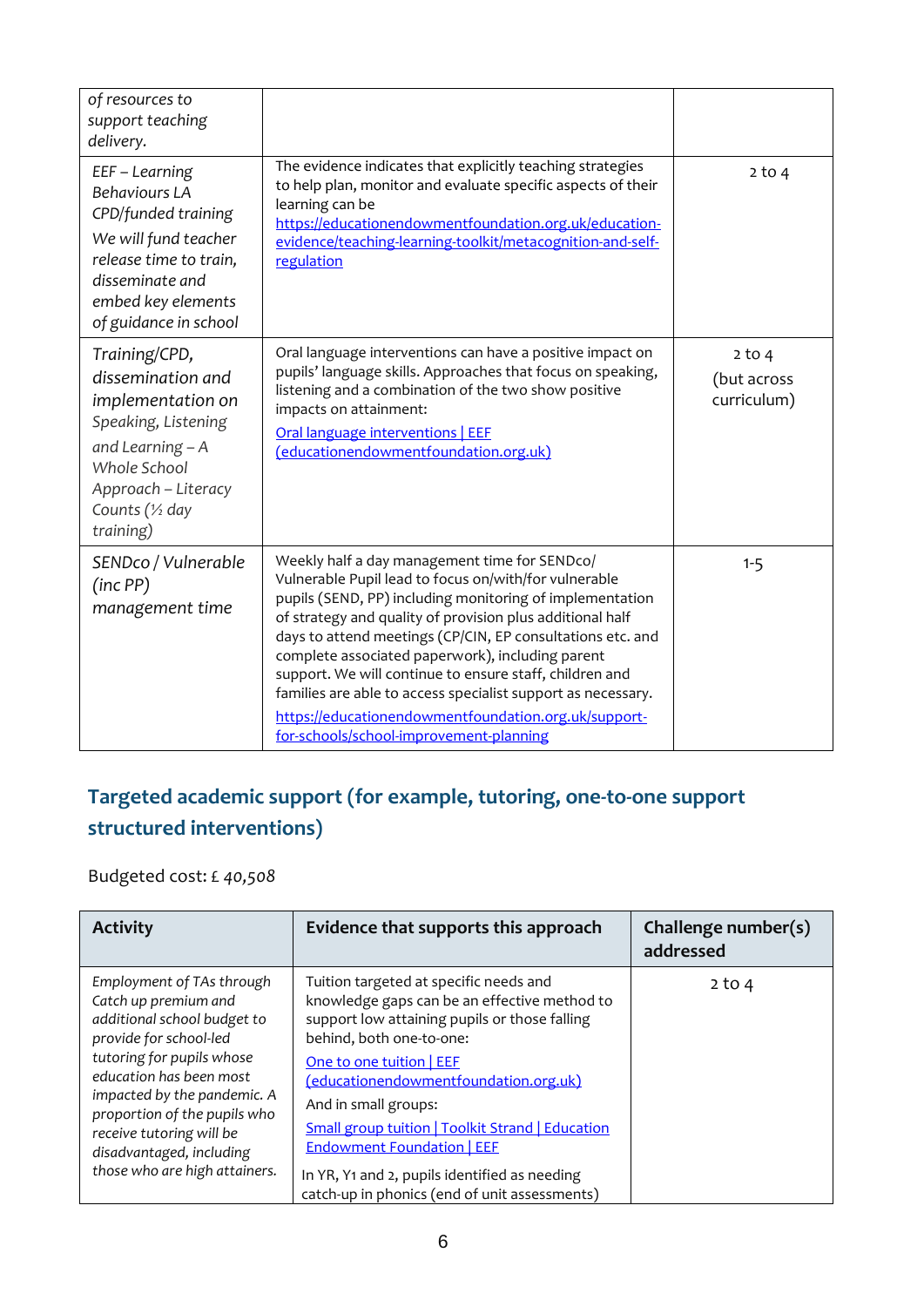|                                                                                                          | will be given an extra session daily.                                                                                                                                                                                                                                                                                                                                                                                                                                                                                                                                                                                                                |                |
|----------------------------------------------------------------------------------------------------------|------------------------------------------------------------------------------------------------------------------------------------------------------------------------------------------------------------------------------------------------------------------------------------------------------------------------------------------------------------------------------------------------------------------------------------------------------------------------------------------------------------------------------------------------------------------------------------------------------------------------------------------------------|----------------|
|                                                                                                          | In Y1-6, progress meetings will determine<br>children in need of support to close gaps and<br>who will receive intervention in writing and<br>maths and reading during school day. These will<br>be delivered 1:1 or in small groups.                                                                                                                                                                                                                                                                                                                                                                                                                |                |
| Additional set of Little<br>Wandle Phonics scheme<br>books and resources (feeding<br>into early writing) | Due to the DFE Reading Framework published in<br>Summer 21, new scheme - Little Wandle -<br>purchased by FOWS. Our own audit undertaken<br>in November 2021 looking at the quality of<br>reading books used in Phonics, Guided Reading<br>and home reading books has meant an<br>investment in purchase of additional set of new<br>books to support the EEF research and ensure all<br>children have matched decodable books.<br>Additional set of teaching resources purchased<br>to support staff workload and quality, consistent<br>delivery of phonics. (good decoding/grapheme<br>recognition feeds into good writing / spelling of<br>words) | $\overline{2}$ |
| Annual subscription to<br><b>Education Library Service</b><br>(budget)                                   | Providing a rich resource of reading materials to<br>support reading for pleasure and stimuli for<br>writing.                                                                                                                                                                                                                                                                                                                                                                                                                                                                                                                                        |                |
| NELI                                                                                                     | NELI has been evaluated in robust trials and has<br>been shown to improve children's oral language.<br>Children assessed using NELI as having poor oral<br>communication skills in YR will complete                                                                                                                                                                                                                                                                                                                                                                                                                                                  | $\overline{4}$ |
|                                                                                                          | programme with trained TA.                                                                                                                                                                                                                                                                                                                                                                                                                                                                                                                                                                                                                           |                |
| Booster / close the gap<br>sessions                                                                      | Y6 children will have Booster sessions after<br>school (English and Maths); these children will<br>have been identified through Pupil Progress<br>Meetings in Maths, Writing and Reading.                                                                                                                                                                                                                                                                                                                                                                                                                                                            | $2 - 4$        |

## **Wider strategies (for example, related to attendance, behaviour, wellbeing)**

#### Budgeted cost: £ 3882

| <b>Activity</b>              | Evidence that supports this approach                                                                                                                                                                                             | Challeng<br>e<br>number(s)<br>addresse |
|------------------------------|----------------------------------------------------------------------------------------------------------------------------------------------------------------------------------------------------------------------------------|----------------------------------------|
| myhappymin<br>d<br>programme | Research based<br>"43% reduction in CAHMS referrals; 67% decrease in pupils requiring SENDco<br>support"                                                                                                                         |                                        |
| weekly                       | There is extensive evidence associating childhood social and emotional skills<br>with improved outcomes at school and in later life (e.g., improved academic<br>performance, attitudes, behaviour and relationships with peers): |                                        |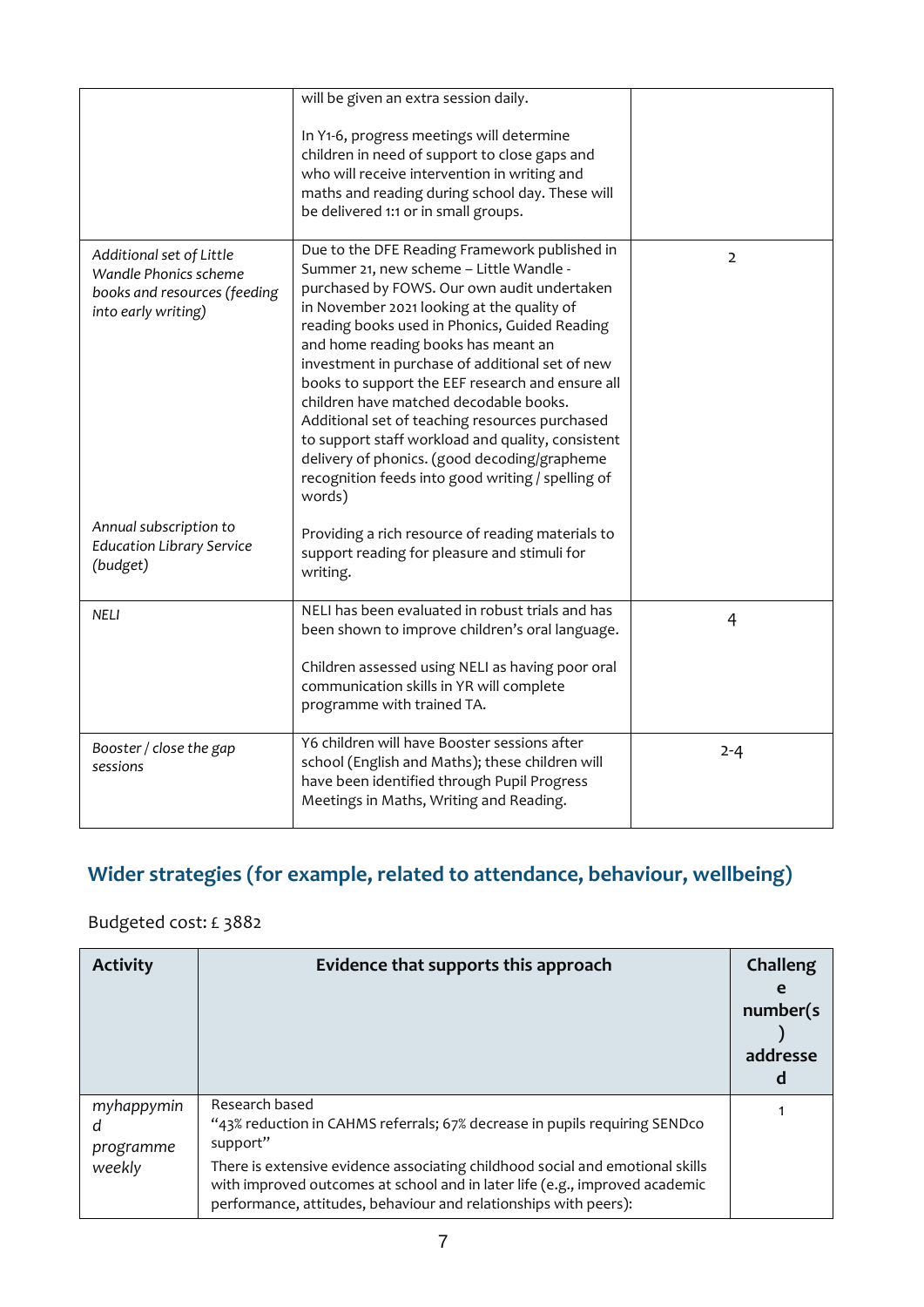|                              | EEF Social and Emotional Learning.pdf(educationendowmentfoundation.o                  |              |
|------------------------------|---------------------------------------------------------------------------------------|--------------|
|                              | rg.uk)                                                                                |              |
| Wellbeing                    | EEF - Social and Emotional learning                                                   | 1            |
| Lunch Clubs<br>weekly        | Impact +4 months literacy progress                                                    |              |
| The                          | In line with the British Psychological Society                                        |              |
| 'Curriculum                  | recommendations - Post Traumatic Growth Theory research highlights the po-            | $\mathbf{1}$ |
| for Recovery'                | tential for positive growth and development as a consequence of trauma and            |              |
| extended to                  | challenging experiences                                                               |              |
| 'Colour                      |                                                                                       |              |
| Monster'                     |                                                                                       |              |
| daily                        |                                                                                       |              |
| Children and                 | EEF - currently undertaking a rapid evidence assessment on attendance.                | 5            |
| <b>Families</b><br>Services- | Support for better attendance of pupils especially PP.                                |              |
| Attendance                   |                                                                                       |              |
| Team                         |                                                                                       |              |
|                              |                                                                                       |              |
| ELSA support                 | Social and emotional learning approaches have a positive impact, on average,          | 1            |
| for individuals              | of 4 months' additional progress in academic outcomes over the course of an           |              |
| or small                     | academic year.                                                                        |              |
| groups                       |                                                                                       |              |
|                              | https://educationendowmentfoundation.org.uk/education-evidence/teaching-              |              |
|                              | learning-toolkit/social-and-emotional-learning                                        |              |
|                              | Based on our experiences and those of similar schools to ours, we have identified a   |              |
| Contingency<br>fund for      | need to set a small amount of funding aside to respond quickly to needs that have not |              |
| acute issues.                | yet been identified.                                                                  |              |
|                              |                                                                                       |              |
|                              |                                                                                       |              |

## **Total budgeted cost: £** *52,660*